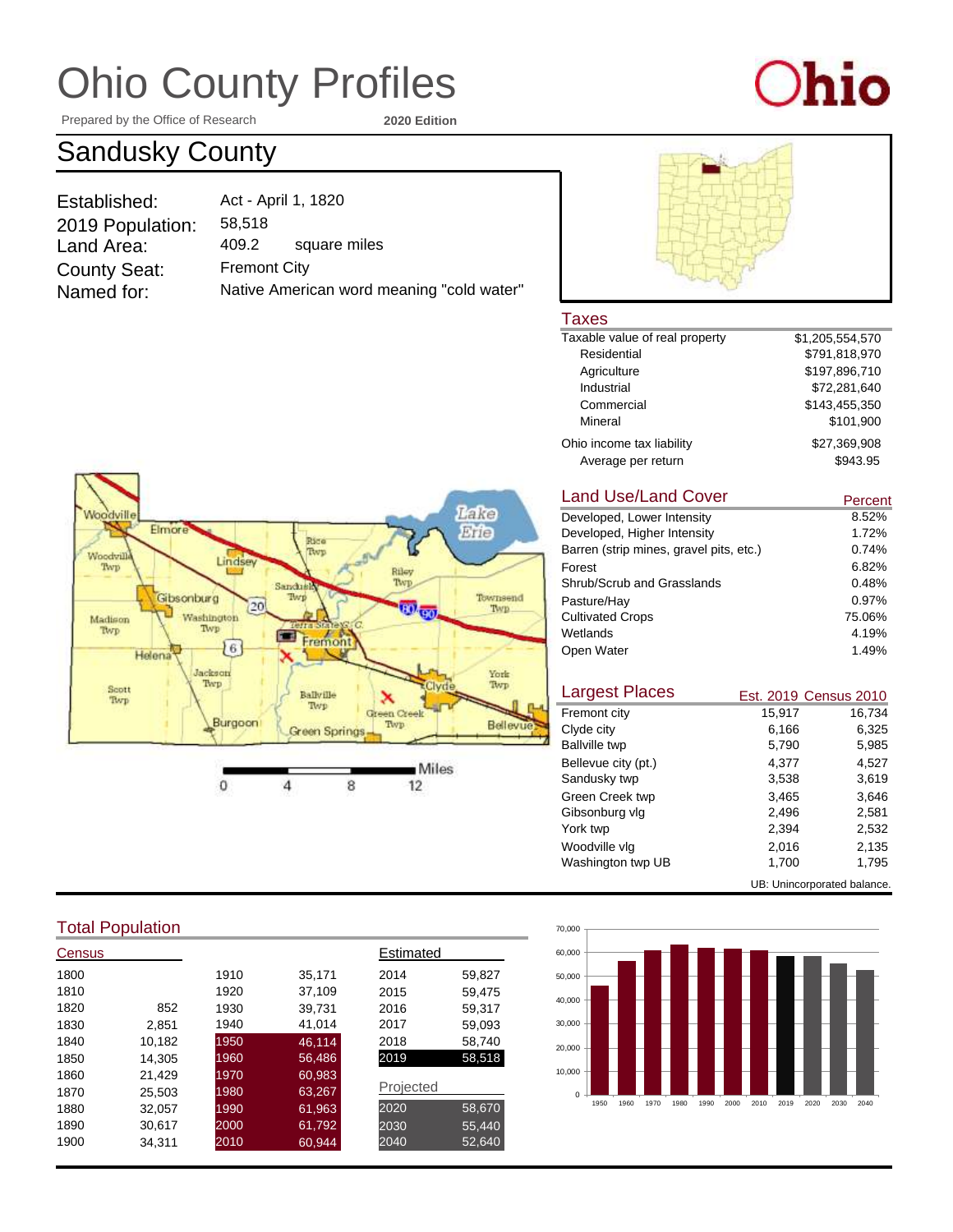### **hio** County Profiles

| <b>Population by Race</b>     | <b>Number</b> | Percent | <b>Population by Age</b>    |
|-------------------------------|---------------|---------|-----------------------------|
| <b>ACS Total Population</b>   | 59,299        | 100.0%  | <b>ACS Total Population</b> |
| White                         | 53,723        | 90.6%   | Under 5 years               |
| African-American              | 1.754         | 3.0%    | 5 to 17 years               |
| Native American               | 158           | 0.3%    | 18 to 24 years              |
| Asian                         | 200           | 0.3%    | 25 to 44 years              |
| Pacific Islander              | 9             | $0.0\%$ | 45 to 64 years              |
| Other                         | 1,826         | 3.1%    | 65 years and more           |
| Two or More Races             | 1,629         | 2.7%    | <b>Median Age</b>           |
| Hispanic (may be of any race) | 5,822         | 9.8%    |                             |
| <b>Total Minority</b>         | 9,093         | 15.3%   | Eamily Type by Dr           |

| <b>Educational Attainment</b> | <b>Number</b> | Percent |
|-------------------------------|---------------|---------|
| Persons 25 years and over     | 40.884        | 100.0%  |
| No high school diploma        | 3.993         | 9.8%    |
| High school graduate          | 17,290        | 42.3%   |
| Some college, no degree       | 8.895         | 21.8%   |
| Associate degree              | 4,161         | 10.2%   |
| Bachelor's degree             | 4,419         | 10.8%   |
| Master's degree or higher     | 2.126         | 5.2%    |

#### Family Type by Employment Status

| Employment Status             | <b>Number</b> | Percent |
|-------------------------------|---------------|---------|
| <b>Total Families</b>         | 15,508        | 100.0%  |
| Married couple, husband and   |               |         |
| wife in labor force           | 5,962         | 38.4%   |
| Married couple, husband in    |               |         |
| labor force, wife not         | 2,102         | 13.6%   |
| Married couple, wife in labor |               |         |
| force, husband not            | 992           | 6.4%    |
| Married couple, husband and   |               |         |
| wife not in labor force       | 2,285         | 14.7%   |
| Male householder,             |               |         |
| in labor force                | 1,053         | 6.8%    |
| Male householder,             |               |         |
| not in labor force            | 359           | 2.3%    |
| Female householder,           |               |         |
| in labor force                | 1,904         | 12.3%   |
| Female householder,           |               |         |
| not in labor force            | 851           | 5.5%    |

| Household Income        | <b>Number</b> | Percent |
|-------------------------|---------------|---------|
| <b>Total Households</b> | 23,562        | 100.0%  |
| Less than \$10,000      | 1,535         | 6.5%    |
| \$10,000 to \$19,999    | 2.471         | 10.5%   |
| \$20,000 to \$29,999    | 2,423         | 10.3%   |
| \$30,000 to \$39,999    | 2,407         | 10.2%   |
| \$40,000 to \$49,999    | 2.494         | 10.6%   |
| \$50,000 to \$59,999    | 2,189         | 9.3%    |
| \$60,000 to \$74,999    | 2,888         | 12.3%   |
| \$75,000 to \$99,999    | 3,294         | 14.0%   |
| \$100,000 to \$149,999  | 2,791         | 11.8%   |
| \$150,000 to \$199,999  | 649           | 2.8%    |
| \$200,000 or more       | 421           | 1.8%    |
| Median household income | \$51,701      |         |

Percentages may not sum to 100% due to rounding.

### Sandusky County

| <b>Number</b> | Percent | Population by Age           | <b>Number</b> | Percent |
|---------------|---------|-----------------------------|---------------|---------|
| 59,299        | 100.0%  | <b>ACS Total Population</b> | 59,299        | 100.0%  |
| 53,723        | 90.6%   | Under 5 years               | 3,339         | 5.6%    |
| 1.754         | 3.0%    | 5 to 17 years               | 10.244        | 17.3%   |
| 158           | 0.3%    | 18 to 24 years              | 4,832         | 8.1%    |
| 200           | 0.3%    | 25 to 44 years              | 13,580        | 22.9%   |
| 9             | 0.0%    | 45 to 64 years              | 16,727        | 28.2%   |
| 1,826         | 3.1%    | 65 years and more           | 10.577        | 17.8%   |
| 1,629         | 2.7%    | Median Age                  | 41.8          |         |

#### Family Type by Presence of

| Own Children Under 18          | <b>Number</b> | Percent |
|--------------------------------|---------------|---------|
| <b>Total Families</b>          | 15,551        | 100.0%  |
| Married-couple families        |               |         |
| with own children              | 3.809         | 24.5%   |
| Male householder, no wife      |               |         |
| present, with own children     | 858           | 5.5%    |
| Female householder, no husband |               |         |
| present, with own children     | 1.692         | 10.9%   |
| Families with no own children  | 9.192         | 59.1%   |

#### Poverty Status of Families

#### By Family Type by Presence

| <b>Number</b> | Percent |
|---------------|---------|
| 15,551        | 100.0%  |
| 13,969        | 89.8%   |
| 1,582         | 10.2%   |
|               |         |
| 148           | 9.4%    |
|               |         |
| 223           | 14.1%   |
|               |         |
| 826           | 52.2%   |
| 385           | 24.3%   |
|               |         |

#### Ratio of Income

| <b>To Poverty Level</b>            | <b>Number</b> | <b>Percent</b> |
|------------------------------------|---------------|----------------|
| Population for whom poverty status |               |                |
| is determined                      | 58,050        | 100.0%         |
| Below 50% of poverty level         | 3,596         | 6.2%           |
| 50% to 99% of poverty level        | 4.276         | 7.4%           |
| 100% to 124% of poverty level      | 2,501         | 4.3%           |
| 125% to 149% of poverty level      | 2,547         | 4.4%           |
| 150% to 184% of poverty level      | 3,898         | 6.7%           |
| 185% to 199% of poverty level      | 1.551         | 2.7%           |
| 200% of poverty level or more      | 39.681        | 68.4%          |

| <b>Geographical Mobility</b>     | <b>Number</b> | Percent |
|----------------------------------|---------------|---------|
| Population aged 1 year and older | 58,622        | 100.0%  |
| Same house as previous year      | 52,741        | 90.0%   |
| Different house, same county     | 3,783         | 6.5%    |
| Different county, same state     | 1,415         | 2.4%    |
| Different state                  | 605           | 1.0%    |
| Abroad                           | 78            | 0.1%    |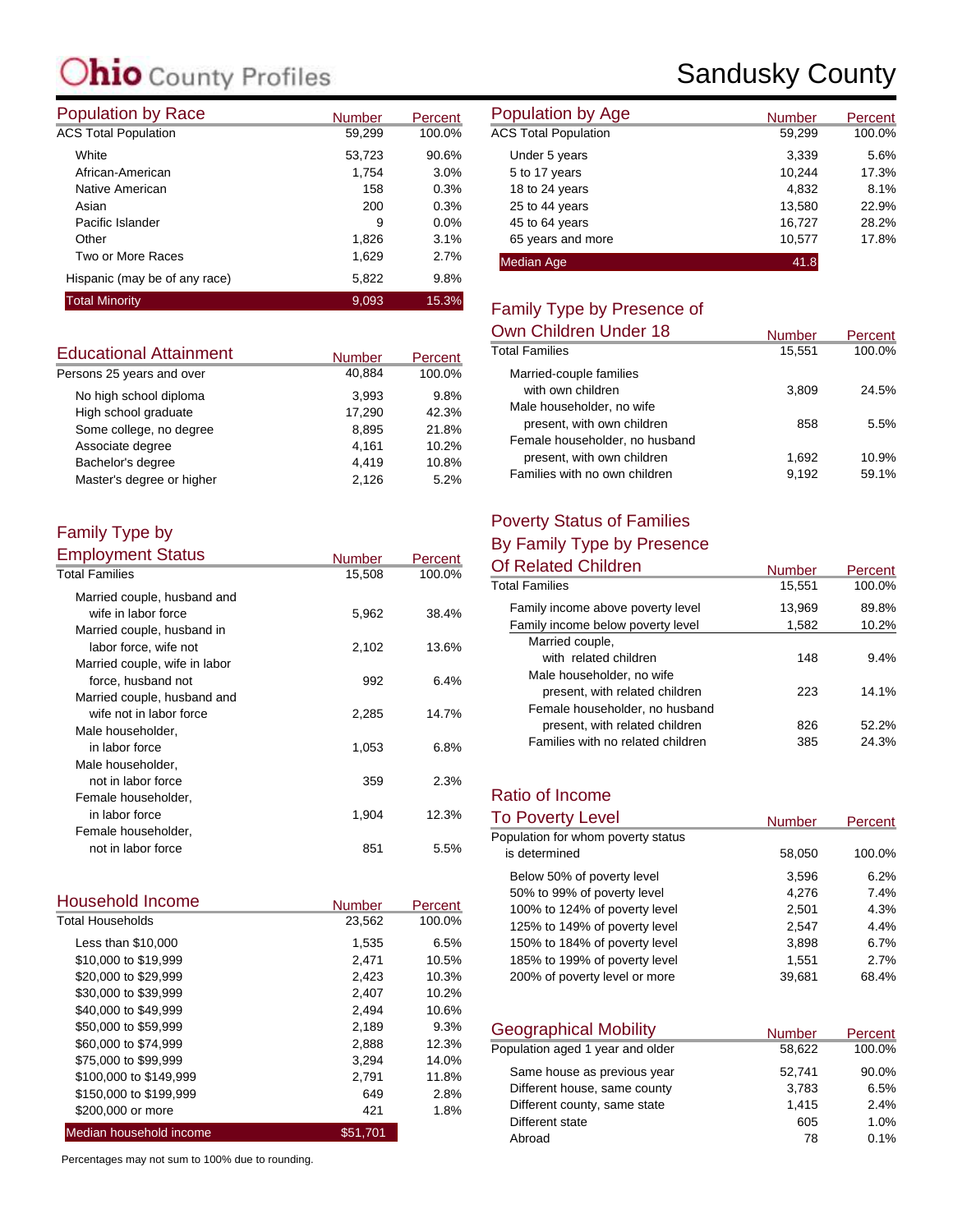### **C**ounty Profiles

| <b>Travel Time To Work</b> | <b>Number</b> | Percent      | <b>Gross Rent</b>                       | Number          |
|----------------------------|---------------|--------------|-----------------------------------------|-----------------|
| Workers 16 years and over  | 26,916        | 100.0%       | Specified renter-occupied housing units | 6,750           |
| Less than 15 minutes       | 11.748        | 43.6%        | Less than \$100                         | 48              |
| 15 to 29 minutes           | 8.652         | 32.1%        | \$100 to \$199                          | 131             |
| 30 to 44 minutes           | 4.251         | 15.8%        | \$200 to \$299                          | 309             |
| 45 to 59 minutes           | 1.215         | 4.5%         | \$300 to \$399                          | 147             |
| 60 minutes or more         | 1.050         | 3.9%         | \$400 to \$499                          | 37 <sub>C</sub> |
| Mean travel time           |               | 19.9 minutes | \$500 to \$599                          | 1,035           |
|                            |               |              | .                                       | .               |

| <b>Housing Units</b>   | <b>Number</b> | Percent |
|------------------------|---------------|---------|
| Total housing units    | 26,336        | 100.0%  |
| Occupied housing units | 23,562        | 89.5%   |
| Owner occupied         | 16.812        | 71.4%   |
| Renter occupied        | 6.750         | 28.6%   |
| Vacant housing units   | 2,774         | 10.5%   |

| <b>Year Structure Built</b> | <b>Number</b> | Percent |
|-----------------------------|---------------|---------|
| Total housing units         | 26,336        | 100.0%  |
| Built 2014 or later         | 31            | 0.1%    |
| Built 2010 to 2013          | 109           | 0.4%    |
| Built 2000 to 2009          | 2,180         | 8.3%    |
| Built 1990 to 1999          | 2,578         | 9.8%    |
| Built 1980 to 1989          | 2,131         | 8.1%    |
| Built 1970 to 1979          | 2,982         | 11.3%   |
| Built 1960 to 1969          | 2,318         | 8.8%    |
| Built 1950 to 1959          | 3,653         | 13.9%   |
| Built 1940 to 1949          | 1,427         | 5.4%    |
| Built 1939 or earlier       | 8,927         | 33.9%   |
| Median year built           | 1958          |         |

### Value for Specified Owner-

| <b>Occupied Housing Units</b>          | <b>Number</b> | Percent |
|----------------------------------------|---------------|---------|
| Specified owner-occupied housing units | 16,812        | 100.0%  |
| Less than \$20,000                     | 742           | 4.4%    |
| \$20,000 to \$39,999                   | 470           | 2.8%    |
| \$40,000 to \$59.999                   | 763           | 4.5%    |
| \$60,000 to \$79,999                   | 2,075         | 12.3%   |
| \$80,000 to \$99,999                   | 2,897         | 17.2%   |
| \$100,000 to \$124,999                 | 2,785         | 16.6%   |
| \$125,000 to \$149,999                 | 1,951         | 11.6%   |
| \$150,000 to \$199,999                 | 2,504         | 14.9%   |
| \$200,000 to \$299,999                 | 1,928         | 11.5%   |
| \$300,000 to \$499,999                 | 511           | 3.0%    |
| \$500,000 to \$999,999                 | 138           | 0.8%    |
| \$1,000,000 or more                    | 48            | 0.3%    |
| <b>Median value</b>                    | \$113,100     |         |

| <b>House Heating Fuel</b>  | <b>Number</b> | Percent |
|----------------------------|---------------|---------|
| Occupied housing units     | 23,562        | 100.0%  |
| Utility gas                | 14,459        | 61.4%   |
| Bottled, tank or LP gas    | 2,952         | 12.5%   |
| Electricity                | 4.481         | 19.0%   |
| Fuel oil, kerosene, etc    | 190           | 0.8%    |
| Coal, coke or wood         | 602           | 2.6%    |
| Solar energy or other fuel | 806           | 3.4%    |
| No fuel used               | 72            | 0.3%    |

Percentages may not sum to 100% due to rounding.

### Sandusky County

| Gross Rent                                               | <b>Number</b> | Percent |
|----------------------------------------------------------|---------------|---------|
| Specified renter-occupied housing units                  | 6,750         | 100.0%  |
| Less than \$100                                          | 48            | 0.7%    |
| \$100 to \$199                                           | 131           | 1.9%    |
| \$200 to \$299                                           | 309           | 4.6%    |
| \$300 to \$399                                           | 147           | 2.2%    |
| \$400 to \$499                                           | 370           | 5.5%    |
| \$500 to \$599                                           | 1,035         | 15.3%   |
| \$600 to \$699                                           | 1,380         | 20.4%   |
| \$700 to \$799                                           | 840           | 12.4%   |
| \$800 to \$899                                           | 599           | 8.9%    |
| \$900 to \$999                                           | 710           | 10.5%   |
| \$1,000 to \$1,499                                       | 634           | 9.4%    |
| \$1,500 or more                                          | 97            | 1.4%    |
| No cash rent                                             | 450           | 6.7%    |
| Median gross rent                                        | \$684         |         |
| Median gross rent as a percentage<br>of household income | 26.7          |         |

#### Selected Monthly Owner Costs for Specified Owner-

| <b>Occupied Housing Units</b>          | <b>Number</b> | Percent |
|----------------------------------------|---------------|---------|
| Specified owner-occupied housing units |               |         |
| with a mortgage                        | 9,731         | 100.0%  |
| Less than \$400                        | 106           | $1.1\%$ |
| \$400 to \$599                         | 532           | 5.5%    |
| \$600 to \$799                         | 1,523         | 15.7%   |
| \$800 to \$999                         | 2,281         | 23.4%   |
| \$1,000 to \$1,249                     | 2,163         | 22.2%   |
| \$1,250 to \$1,499                     | 1,328         | 13.6%   |
| \$1,500 to \$1,999                     | 1,151         | 11.8%   |
| \$2,000 to \$2,999                     | 523           | 5.4%    |
| \$3,000 or more                        | 124           | 1.3%    |
| Median monthly owners cost             | \$1,049       |         |
| Median monthly owners cost as a        |               |         |
| percentage of household income         | 18.7          |         |

| <b>Vital Statistics</b>                     | <b>Number</b> | Rate    |
|---------------------------------------------|---------------|---------|
| Births / rate per 1,000 women aged 15 to 44 | 650           | 64.7    |
| Teen births / rate per 1,000 females 15-19  | 41            | 23.8    |
| Deaths / rate per 100,000 population        | 707           | 1.203.6 |

#### Domestic Migration

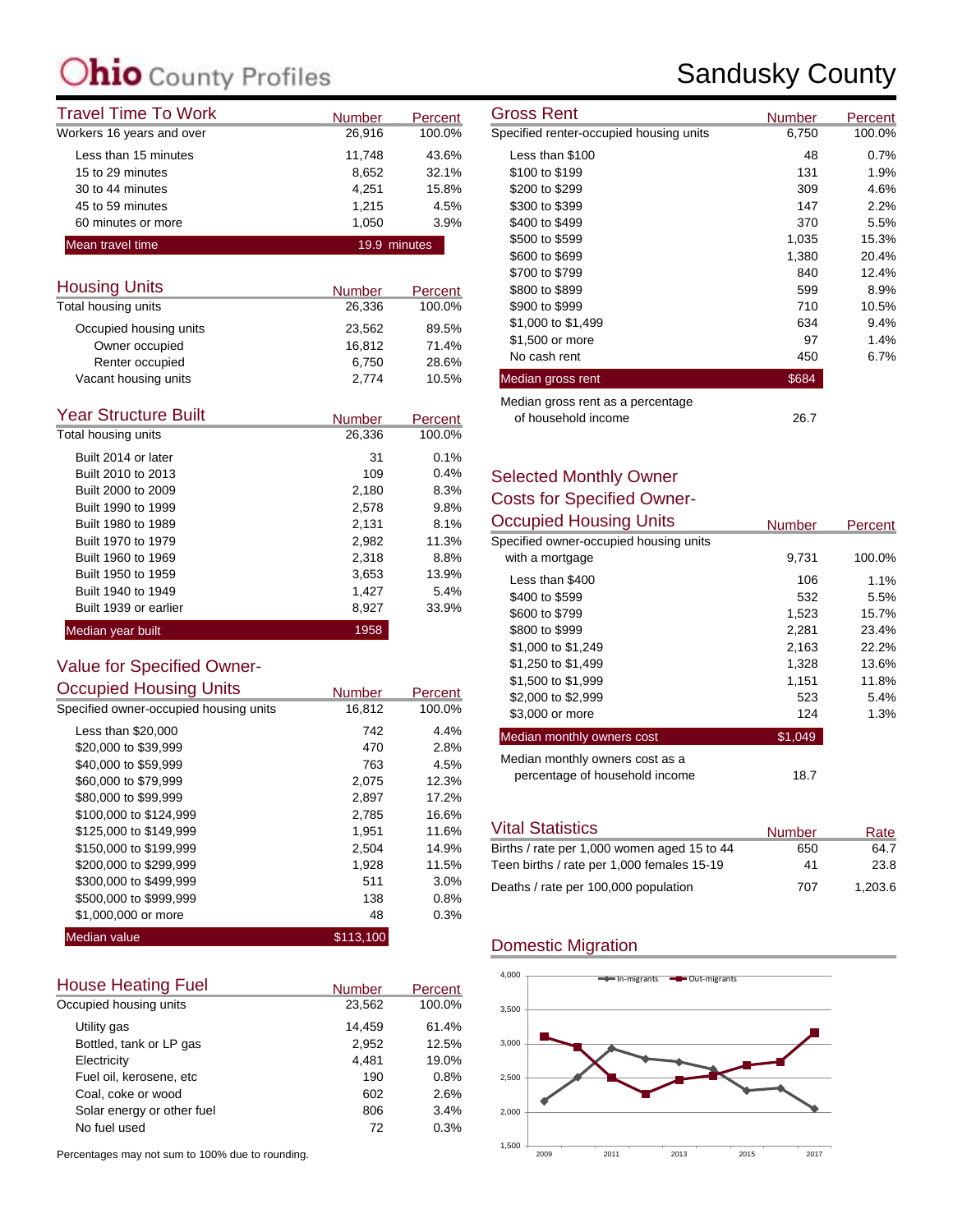### Ohio County Profiles

### Sandusky County

#### **Agriculture**

| $1.9110$ and $0.1$              |               |
|---------------------------------|---------------|
| Land in farms (acres)           | 178,761       |
| Number of farms                 | 768           |
| Average size (acres)            | 233           |
| Total cash receipts             | \$101,038,000 |
| Per farm                        | \$131.560     |
| Receipts for crops              | \$91,797,000  |
| Receipts for livestock/products | \$9,242,000   |
|                                 |               |

#### **Education**

| Traditional public schools buildings | 19       |
|--------------------------------------|----------|
| <b>Students</b>                      | 7,803    |
| Teachers (Full Time Equivalent)      | 570.7    |
| Expenditures per student             | \$9,220  |
| <b>Graduation rate</b>               | 95.8     |
| Community/charter schools buildings  | 0        |
| Students                             | 0        |
| Teachers (Full Time Equivalent)      | 0.0      |
| Expenditures per student             |          |
| <b>Graduation rate</b>               |          |
|                                      |          |
| Private schools                      | 2        |
| <b>Students</b>                      | 566      |
| 4-year public universites            | 0        |
| Regional campuses                    | 0        |
| 2-year public colleges/satellites    | 1        |
| <b>Ohio Technical Centers</b>        | 1        |
| Private universities and colleges    | $\Omega$ |

#### **Transportation**

| Registered motor vehicles                  | 76.482         |
|--------------------------------------------|----------------|
| Passenger cars                             | 43,978         |
| Noncommercial trucks                       | 14.161         |
| Total license revenue                      | \$2,193,070.53 |
| Permissive tax revenue                     | \$451,082.50   |
| Interstate highway miles                   | 27.34          |
| Turnpike miles                             | 27.34          |
| U.S. highway miles                         | 63.17          |
| State highway miles                        | 112.60         |
| County, township, and municipal road miles | 925.81         |
| Commercial airports                        | 2              |

#### Health Care

| Physicians                                   | 75    |
|----------------------------------------------|-------|
| Registered hospitals                         | 2     |
| Number of beds                               | 159   |
| Licensed nursing homes                       | 10    |
| Number of beds                               | 703   |
| Licensed residential care                    | 7     |
| Number of beds                               | 341   |
| Persons with health insurance (Aged 0 to 64) | 93.5% |
| Adults with insurance (Aged 18 to 64)        | 92.6% |
| Children with insurance (Aged Under 19)      | 95.7% |
|                                              |       |

#### **Communications**

| <b>Television stations</b>                    | 0               |
|-----------------------------------------------|-----------------|
| Radio stations                                | 2               |
| Daily newspapers                              | 2               |
| Circulation                                   | 3,640           |
| Average monthly unique visitors               | 66,354          |
| Weekly newspapers                             | 0               |
| Circulation                                   | 0               |
| Average monthly unique visitors               | 0               |
| Online only                                   | 0               |
| Average monthly unique visitors               | $\Omega$        |
| Crime                                         |                 |
| Total crimes reported in Uniform Crime Report | 1,129           |
| Violent crime                                 | 76              |
| Property crime                                | 1,053           |
| Finance                                       |                 |
| FDIC insured financial institutions (HQs)     | 1               |
| Assets (000)                                  | \$831,296       |
| <b>Branch offices</b>                         | 21              |
| Institutions represented                      | 10              |
| <b>Transfer Payments</b>                      |                 |
| Total transfer payments                       | \$578,743,000   |
| Payments to individuals                       | \$564,846,000   |
| Retirement and disability                     | \$226,104,000   |
| Medical payments                              | \$270,472,000   |
| Income maintenance (Supplemental SSI,         |                 |
| family assistance, food stamps, etc)          | \$35,175,000    |
| Unemployment benefits                         | \$4,654,000     |
| Veterans benefits                             | \$13,384,000    |
| Federal education and training assistance     | \$10,171,000    |
| Other payments to individuals                 | \$4,886,000     |
| Total personal income                         | \$2,447,444,000 |
| Depedency ratio                               | 23.6%           |
| (Percent of income from transfer payments)    |                 |
| Voting                                        |                 |
| Number of registered voters                   | 40,236          |

| Number of registered voters<br>40.236 |  |
|---------------------------------------|--|
| Voted in 2018 election<br>22.654      |  |
| 56.3%<br>Percent turnout              |  |

#### State Parks, Forests, Nature Preserves,

| Scenic Waterways, And Wildlife Areas |       |
|--------------------------------------|-------|
| Areas/Facilities                     | 16    |
| Acreage                              | 4.270 |

#### Per Capita Personal Income